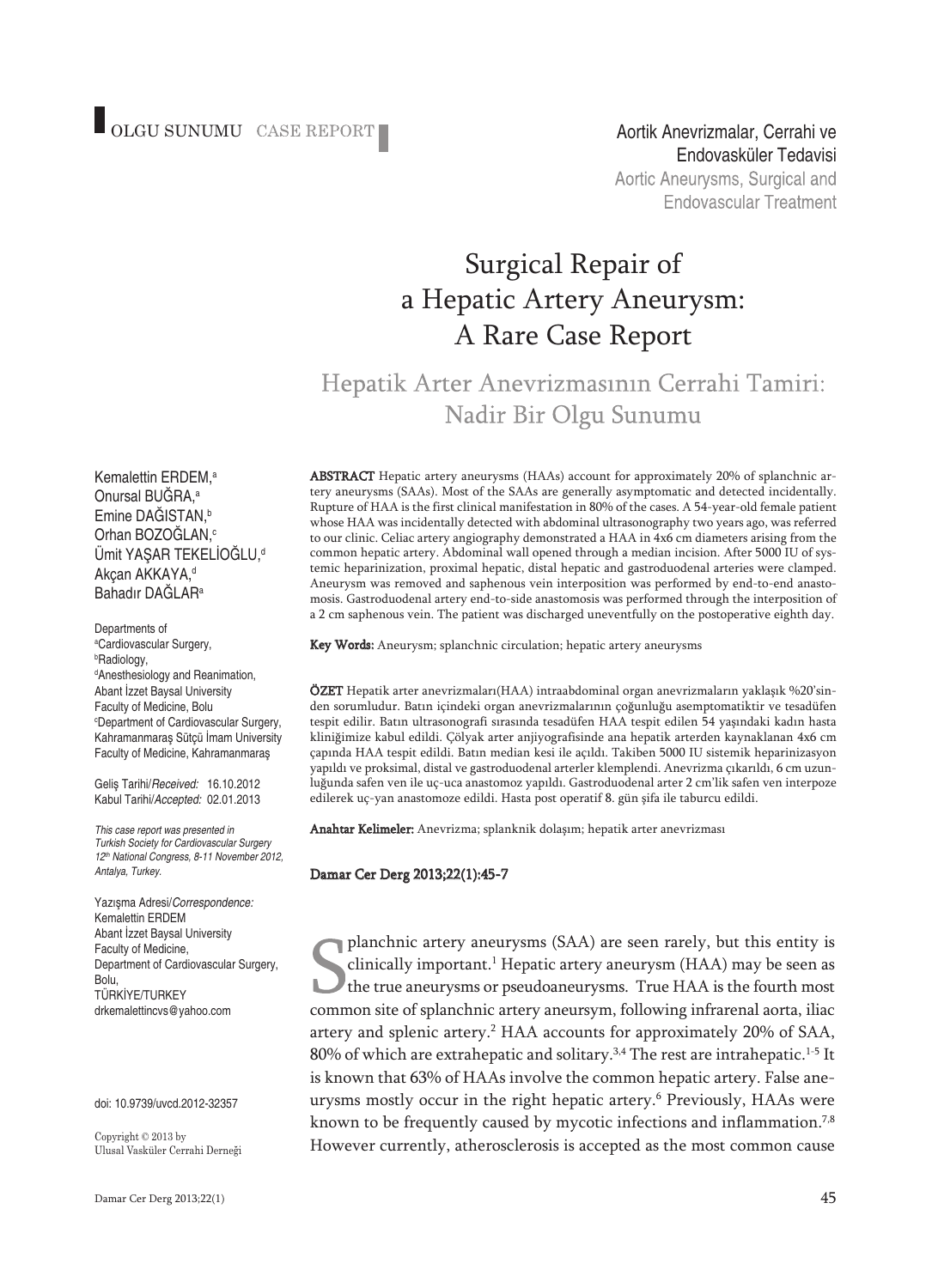of HAA.<sup>7,9</sup> Most SAAs are generally asymptomatic and usually found incidentally. <sup>10</sup> Rupture of HAA is the first clinical manifestation in 80% of the cases. <sup>6</sup> Here, we report a rare case of a patient with a HAA who was treated succesfully.

### **CASE REPORT**

A 54 year-old female patient whose HAA was incidentally detected with abdominal ultrasonography two years ago, was referred to our clinic. She had left upper quadrant pain. In the physical examination; tenderness, rebound, or distension was not observed in all four quadrants. Vital findings included heart rate of 82 bpm, arterial blood pressure of 110/60 mmHg. Laboratory tests revealed; hemoglobin of 12.5 gr/dl, ALP of 25 units/L, ALT of 18 units/L, AST of 17 units/L, creatinine of 0.9 mg/dL and total bilirubin of 0.6 mg/dL. Celiac angiography demonstrated a HAA in 4x6 cm diameters, arising from common hepatic artery (Figure 1).

We opened the abdominal wall through a median incision from umbilical region up to xiphoid. Sharp and blunt dissection was used to reach the free proximal hepatic artery, distal hepatic artery and gastroduodenal artery (Figure 2). After 5000 IU of systemic heparinization, proximal hepatic, distal hepatic and gastroduodenal arteries were clamped. Aneurysm was removed and saphenous vein interposition (6 cm) was performed in the form of end-to-end anastomosis. In addition, gastroduodenal artery end-to-side anastomosis was performed



**FIGURE 1:** Selective celiac angiography.



**FIGURE 2:** Hepatic artery aneurysm.

through the interposition of a 2 cm saphenous vein. In the postoperative period, AST and ALT increased up to 1600 and 100U/L, respectively. By time, they decreased to normal values. The patient was discharged on the postoperative eighth day uneventfully.

### **DISCUSSION**

Most cases of the HAAs remain asymptomatic and are commonly diagnosed as an incidental finding on the abdominal ultrasonography or computerized tomography. The first clinical manifestation is the rupture of the aneurysm in most of the HAA cases. The other clinical signs are abdominal pain and gastrointestinal hemorrhage. <sup>2</sup> The classic triad of HAA are epigastric pain, hemobilia and obstructive jaundice; just about one third of the patients admit to hospital with these complaints. In the present case, the patient was diagnosed with the complaint of abdominal pain two years ago.

There are different etiologies for HAAs. In the etiology, mycotic aneurysms were accused for most of the HAA cases previously, but currently, atherosclerosis is reported to be the most common cause of HAAs. 2,5,11 In addition, other causes of HAAs such as medial degeneration and congenital fibrodysplasia are common.<sup>7,9</sup> In our case, any causes other than atherosclerosis were not detected. Moreover, syphilis, tuberculosis or Behcet disease were not detected as well.

When the diameter of a HAA is greater 2 cm, intervention is recommended. <sup>10</sup> The most advised